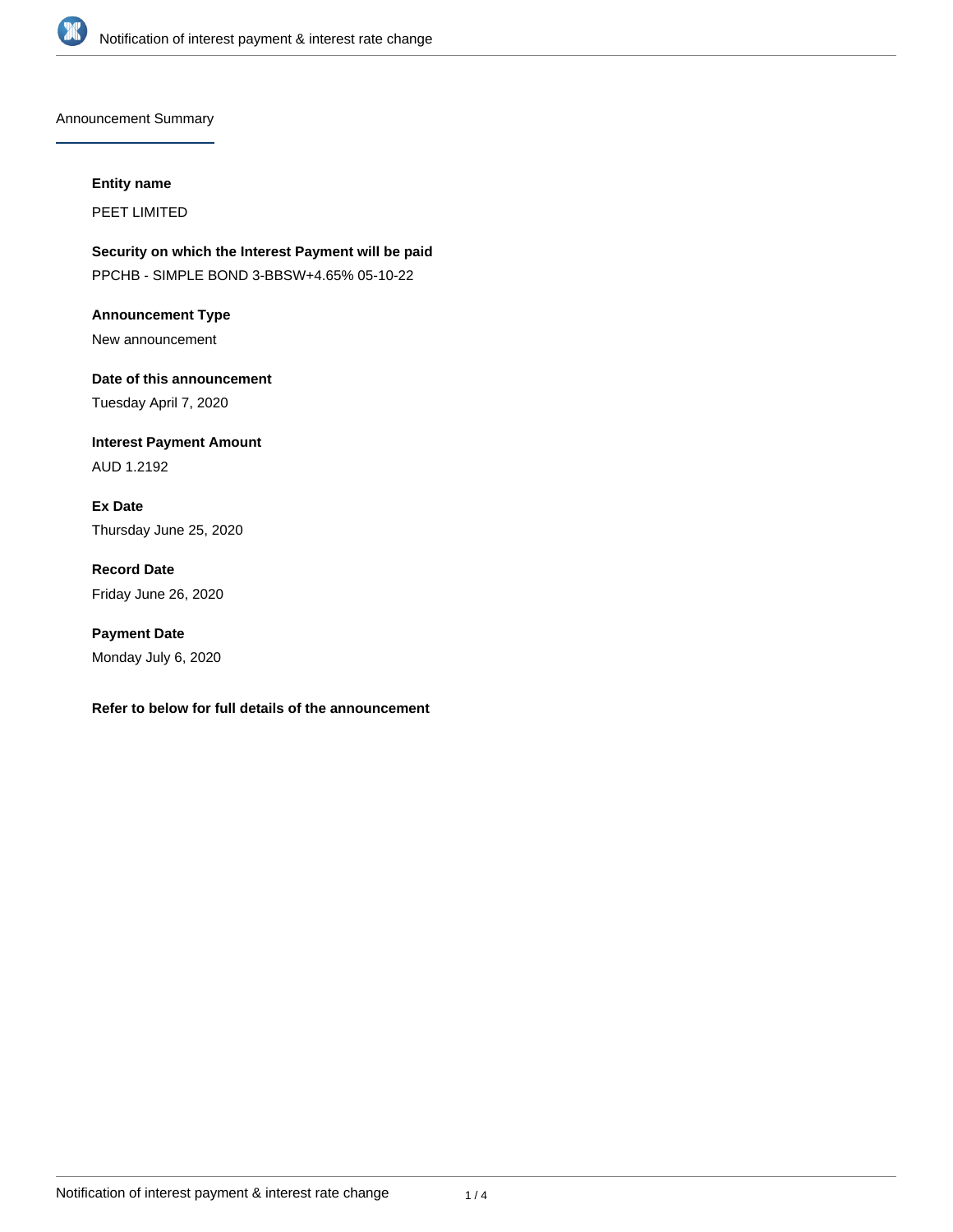

Announcement Details

Part 1 - Entity and announcement details

### **1.1 Name of +Entity**

PEET LIMITED

**1.2 Registered Number Type** ABN

**Registration Number**

56008665834

# **1.3 ASX issuer code**

PPC

## **1.4 The announcement is**

New announcement

### **1.5 Date of this announcement**

Tuesday April 7, 2020

**1.6 ASX +Security Code for Interest Payment** PPCHB

**ASX +Security Description** SIMPLE BOND 3-BBSW+4.65% 05-10-22

Part 2A - Interest period dates and interest payment details

| 2A.1 Payment date                                | 2A.2 + Record Date                                         |
|--------------------------------------------------|------------------------------------------------------------|
| Monday July 6, 2020                              | Friday June 26, 2020                                       |
| 2A.3 Ex-Date                                     | 2A.4 First day of payment period                           |
| Thursday June 25, 2020                           | Monday April 6, 2020                                       |
| 2A.5 Last day of payment period                  | 2A.6 Number of days in the payment period                  |
| Sunday July 5, 2020                              | 91                                                         |
| 2A.7 Interest rate expressed as a per annum rate | 2A.8 Interest rate pro-rated for the number of days in the |
| 4.890000 %                                       | payment period                                             |
|                                                  | 1.219200 %                                                 |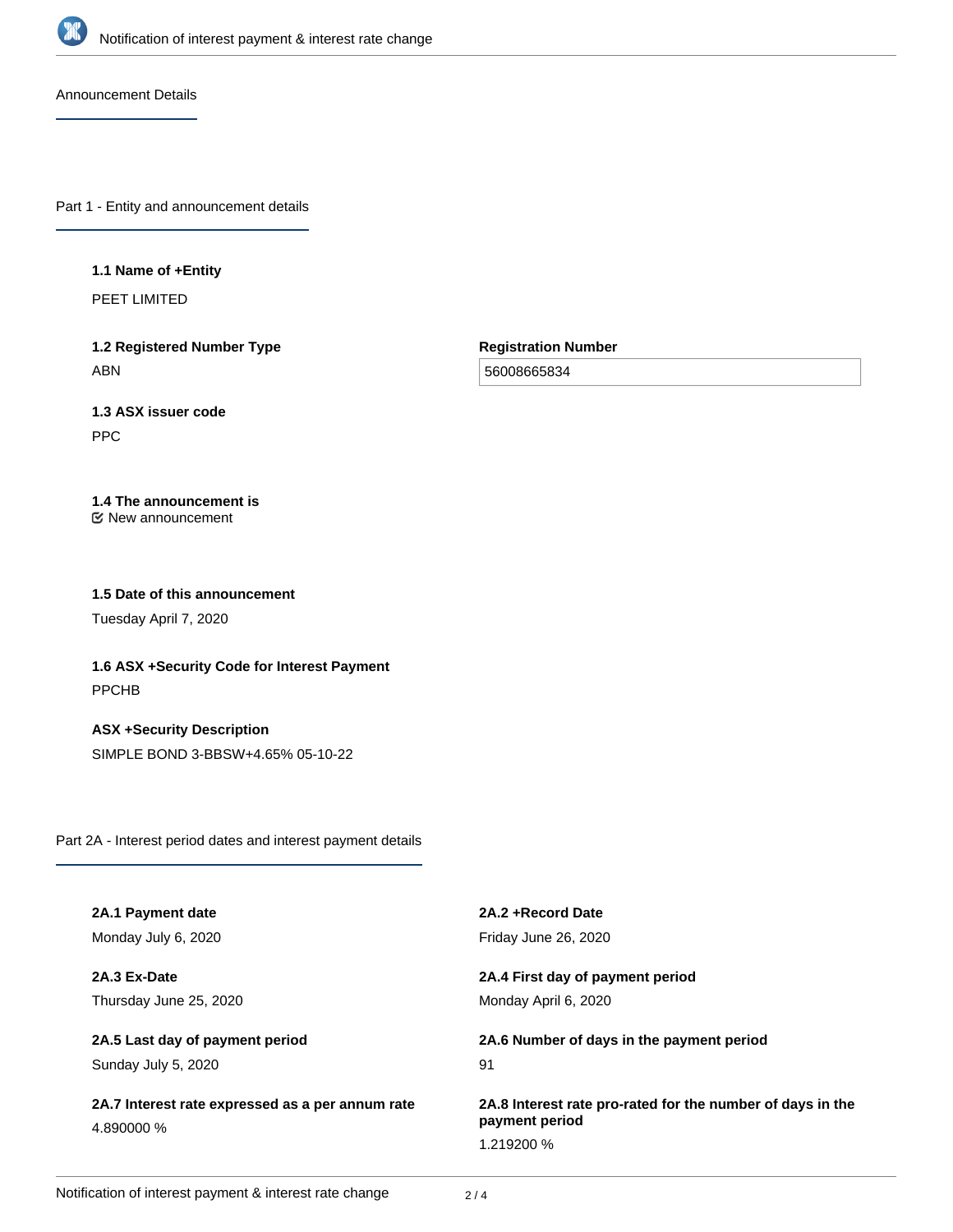### **2A.9 Currency in which the interest payment is made ("primary currency")**

AUD - Australian Dollar

### **2A.10 Interest payment amount per +security**

\$ 1.21920000

### **2A.10(i) Comment on how the interest payment amount per security is calculated**

Interest = Interest Rate x Face Value x Day Count Fraction

**2A.11 Are any of the below approvals required for the interest payment before business day 0 of the timetable?**

- **Security holder approval**
- **Court approval**
- **Lodgement of court order with +ASIC**
- **ACCC approval**
- **FIRB approval**
- **Another approval/condition external to the entity required before business day 0 of the timetable for the interest payment.**

No

**2A.12 Is the interest payment franked?** No

**2A.13 Is the interest payment payable in the form of +securities rather than cash?** No

**2A.14 Does the entity have arrangements relating to currency in which the interest payment is paid to security holders that it wishes to disclose to the market?** No

**2A.15 Is there a principal amount payment component payable? K** No

Part 3 - Floating rate +securities - details of interest rate applicable to the payment notified in Part 2A

### **3.1 Date interest rate is set**

Monday April 6, 2020

### **3.2 Comments on how the date that interest rate is set is determined**

As per the terms of the replacement Offer Specific Prospectus dated 22 June 2017.

### **3.3 Interest base rate**

0.2400 %

#### **3.4 Comments on how interest base rate is set**

90-Day BBSW rate as at 11.00am on the date the Interest Rate is set.

### **3.5 Interest margin**

4.6500 %

### **3.6 Comments on how interest margin is set**

As per the terms of the replacement Offer Specific Prospectus dated 22 June 2017.